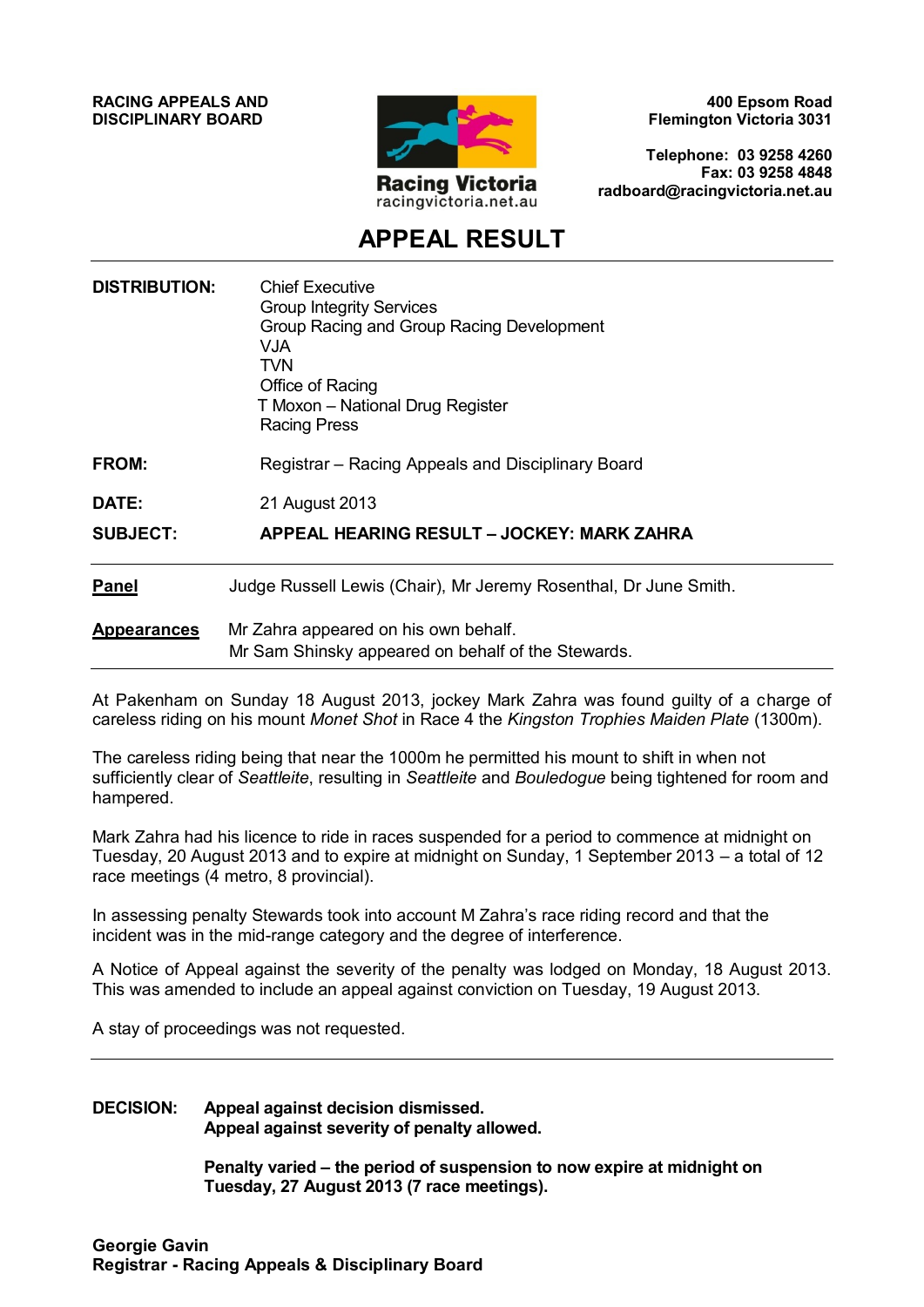# **TRANSCRIPT OF PROCEEDINGS**

#### **RACING APPEALS AND DISCIPLINARY BOARD**

 $\mathcal{L}_\text{max}$  , and the contribution of the contribution of the contribution of the contribution of the contribution of the contribution of the contribution of the contribution of the contribution of the contribution of t

**HIS HONOUR JUDGE R.P.L. LEWIS, Chairman MR J. ROSENTHAL DR J. SMITH**

#### **EXTRACT OF PROCEEDINGS**

#### **DECISION**

### **IN THE MATTER OF THE KINGSTON TROPHIES MAIDEN PLATE OVER 1300 METRES AT PAKENHAM ON 18/8/13**

**JOCKEY: MARK ZAHRA**

#### **MELBOURNE**

#### **WEDNESDAY, 21 AUGUST 2013**

MR S. SHINSKY appeared on behalf of the RVL Stewards

MR M. ZAHRA appeared on his own behalf